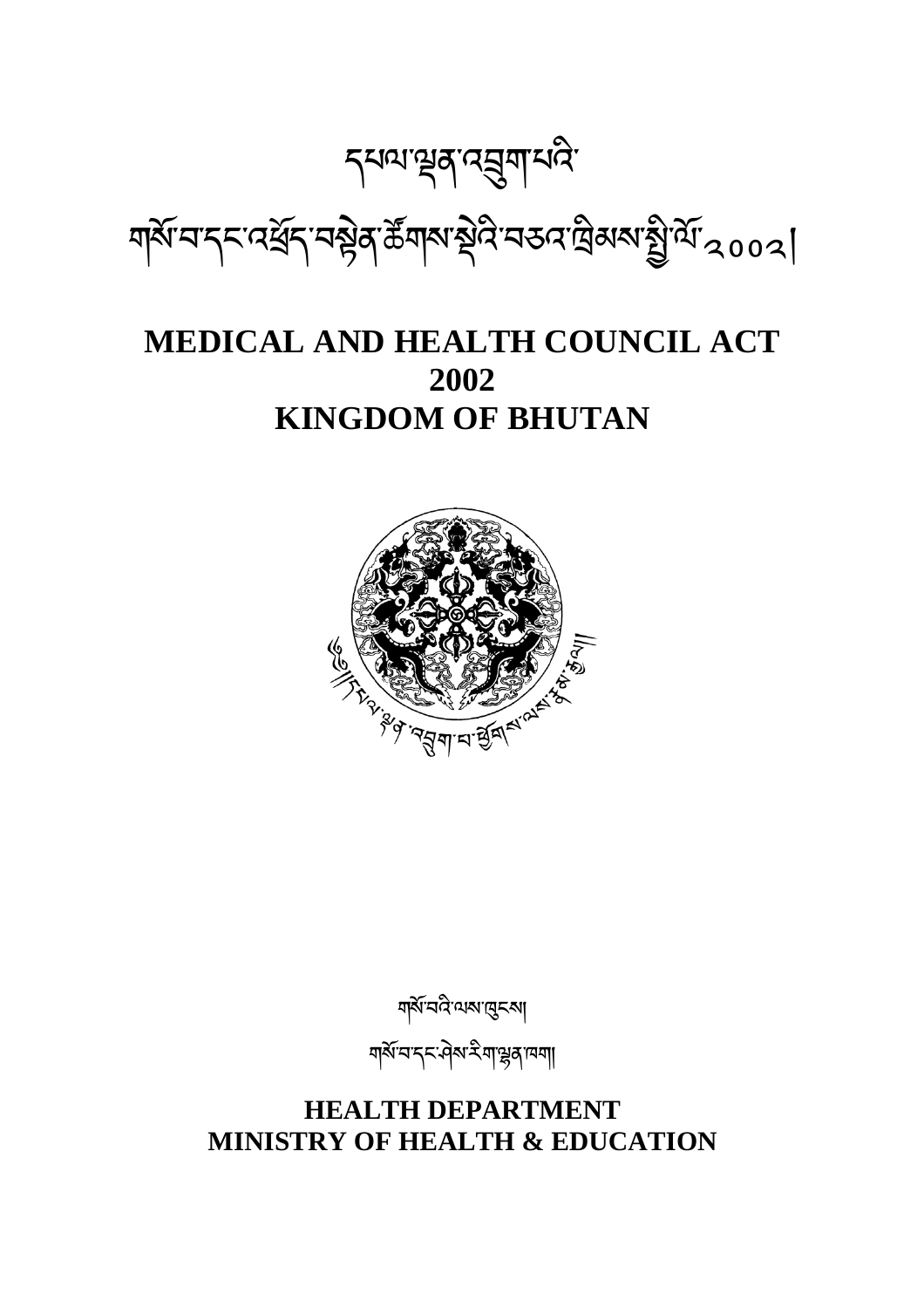# **Medical and Health Council Act, 2002 of the Kingdom of Bhutan**

| <b>Contents</b>                                    |                                                                                                                                                                                                                                                                                                                                                                                          | Page No |
|----------------------------------------------------|------------------------------------------------------------------------------------------------------------------------------------------------------------------------------------------------------------------------------------------------------------------------------------------------------------------------------------------------------------------------------------------|---------|
| <b>CHAPTER I: Preliminary</b>                      |                                                                                                                                                                                                                                                                                                                                                                                          | 4- 6    |
| 1.                                                 | Short title, commencement and extent<br>2. Definition                                                                                                                                                                                                                                                                                                                                    |         |
|                                                    | <b>CHAPTER II: Establishment of the Council</b>                                                                                                                                                                                                                                                                                                                                          | 7-10    |
| 1.<br>2.<br>3.<br>4.<br>5.<br>6.<br>7.<br>8.<br>9. | <b>Composition of the Council</b><br><b>Members of the Council</b><br><b>President of the Council</b><br>Vice President of the Council<br>Terms of office of the President and Vice President<br>Terms of the members of the Council<br>Meeting of the Council<br><b>Composition of subcommittees</b><br><b>Powers and functions of the Council</b><br>10. Administration of the Council |         |

# **CHAPTER III: Establishment of new institutions and introduction of new courses 10-11**

- 1. Prior approval of the Council
- 2. Minimum requirements of the institutions
- 3. Recognition of institutions and courses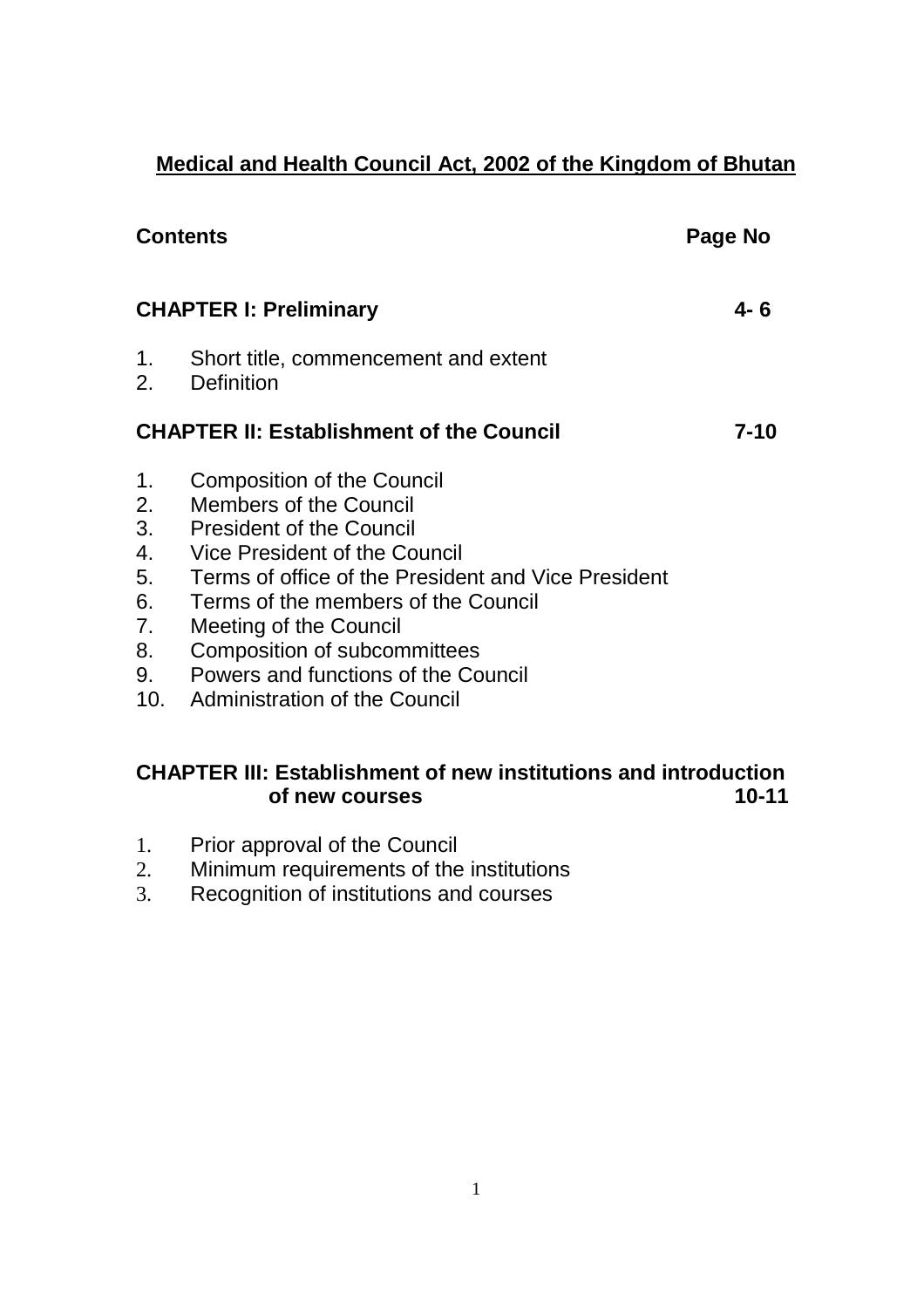| <b>Contents</b> |                                                                                                | Page No   |
|-----------------|------------------------------------------------------------------------------------------------|-----------|
|                 | <b>CHAPTER IV: Recognition of academic qualifications and</b><br>withdrawal thereof            | $11 - 12$ |
|                 | <b>CHAPTER V: De-recognition of individuals, persons and academic</b><br>qualifications        | 13        |
|                 | <b>CHAPTER VI: Power to make rules and regulations to</b><br>carry out the purposes of the Act | $13 - 14$ |
|                 | <b>CHAPTER VII: National medical and health register</b>                                       | $14 - 15$ |
|                 | <b>CHAPTER VIII: Offences and penalties</b>                                                    | 15        |
|                 | <b>CHAPTER IX: Repeals and savings</b>                                                         | 15        |
|                 | <b>CHAPTER X: Amendment</b>                                                                    | 16        |
|                 | <b>CHAPTER XI: The Schedules</b>                                                               | 16        |
|                 | 1. Schedule I<br>2.<br>Schedule II                                                             |           |

- 3. Schedule III<br>4. Schedule IV
- Schedule IV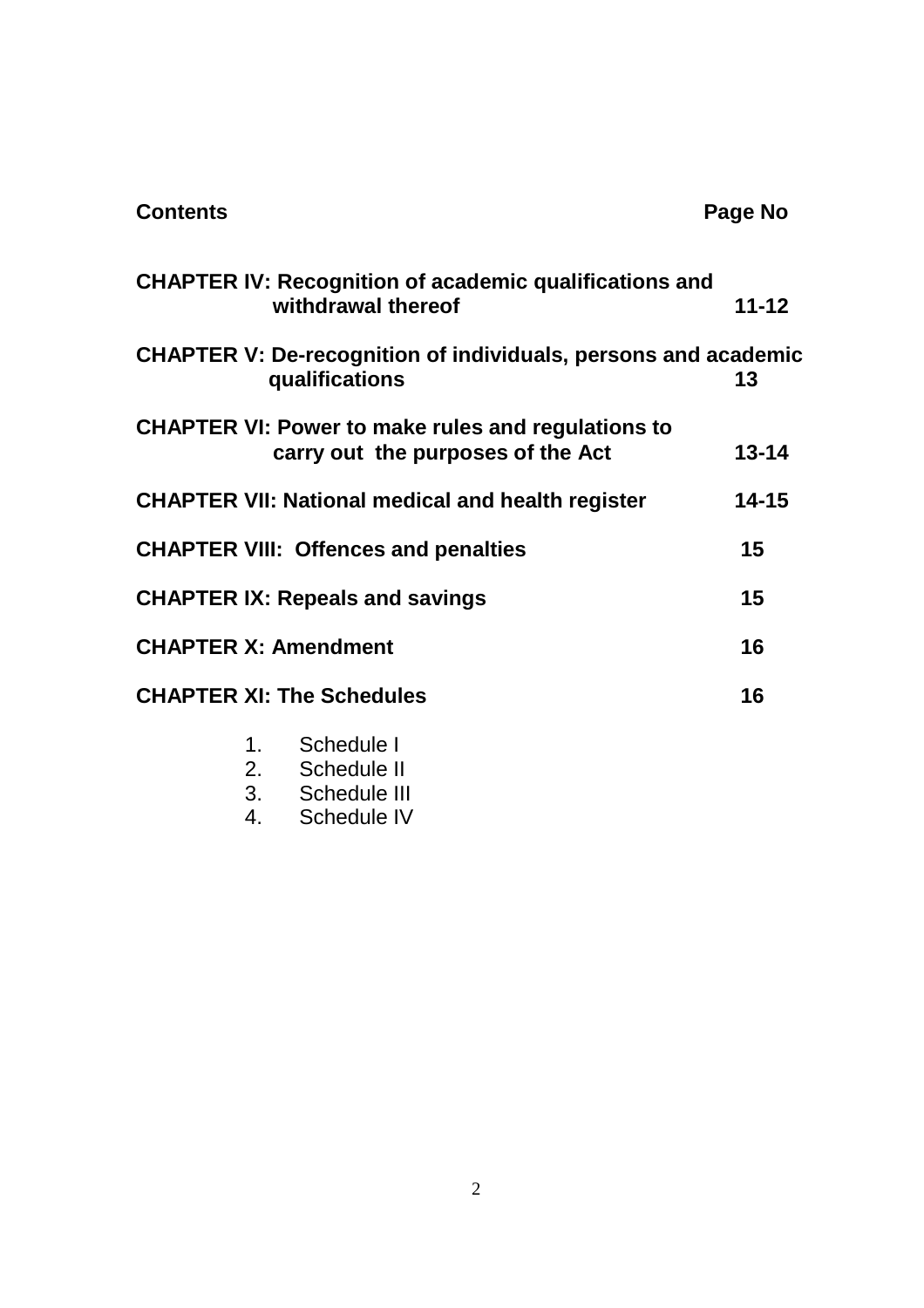# **The Medical and Health Council Act, 2002 of the Kingdom of Bhutan**

#### **Preamble:**

An act to provide for the constitution of a composite council for regulation of the medical and health profession in all its aspects especially in respect of ethics and matters connected therewith.

**Whereas** a council needs to be established for regulation of medical and health profession in all its aspects and a common register for all categories of medical and health professionals needs to be maintained;

**And whereas**, a uniform standard of education and training for all categories of medical and health professionals needs to be ensured;

**And whereas** local and foreign medical and health institutions, scholars and academicians needs to be recognised;

Be it enacted by the National Assembly on  $24<sup>th</sup>$  July 2002 corresponding to 15<sup>th</sup> day, 6<sup>th</sup> month of the Male Water Horse Year of the Bhutanese calendar during the  $28<sup>th</sup>$  year of the glorious rule of His Majesty the King, Druk Gyalpo Jigme Singye Wangchuk as follows:-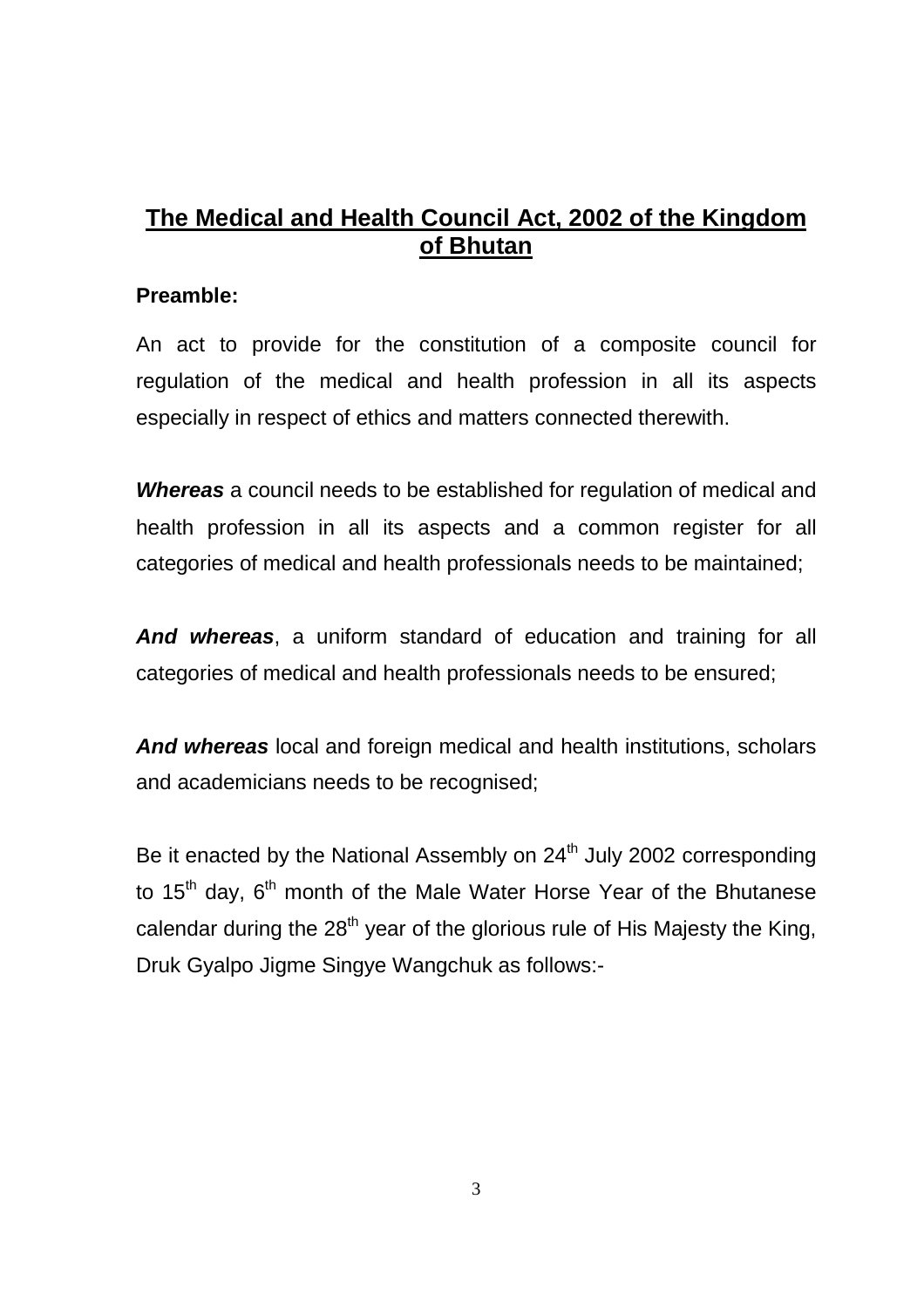#### **1. Title, Commencement and Extent**

- a) This Act shall be cited as the Medical and Health Council Act, 2002.
- b) This Act will come into force on 24<sup>th</sup> July 2002 corresponding to  $15<sup>th</sup>$  day of the  $6<sup>th</sup>$  month of the Male Water Horse Year of the Bhutanese calendar.
- c) This Act shall extend to the Kingdom of Bhutan and aircrafts, vessels and other sovereign entities of Bhutan.
- d) The words importing the masculine gender also include the feminine gender.
- e) The word importing the singular number also includes the plural number and vice versa.
- f) In case of discrepancy between the Dzongkha and English version of the Act, the Dzongkha version shall prevail.

#### **2. Definition - for the interpretation of this Act, unless the context otherwise requires: -**

- (a) "**Person**" means an individual, a company, an unincorporated association, government agency or any body of persons recognised as distinct legal entity.
- (b) "**Approved institution**" means a teaching or training institution, health facility or hospital recognised by the Council for the purpose of training before awarding a certificate, a diploma or a degree.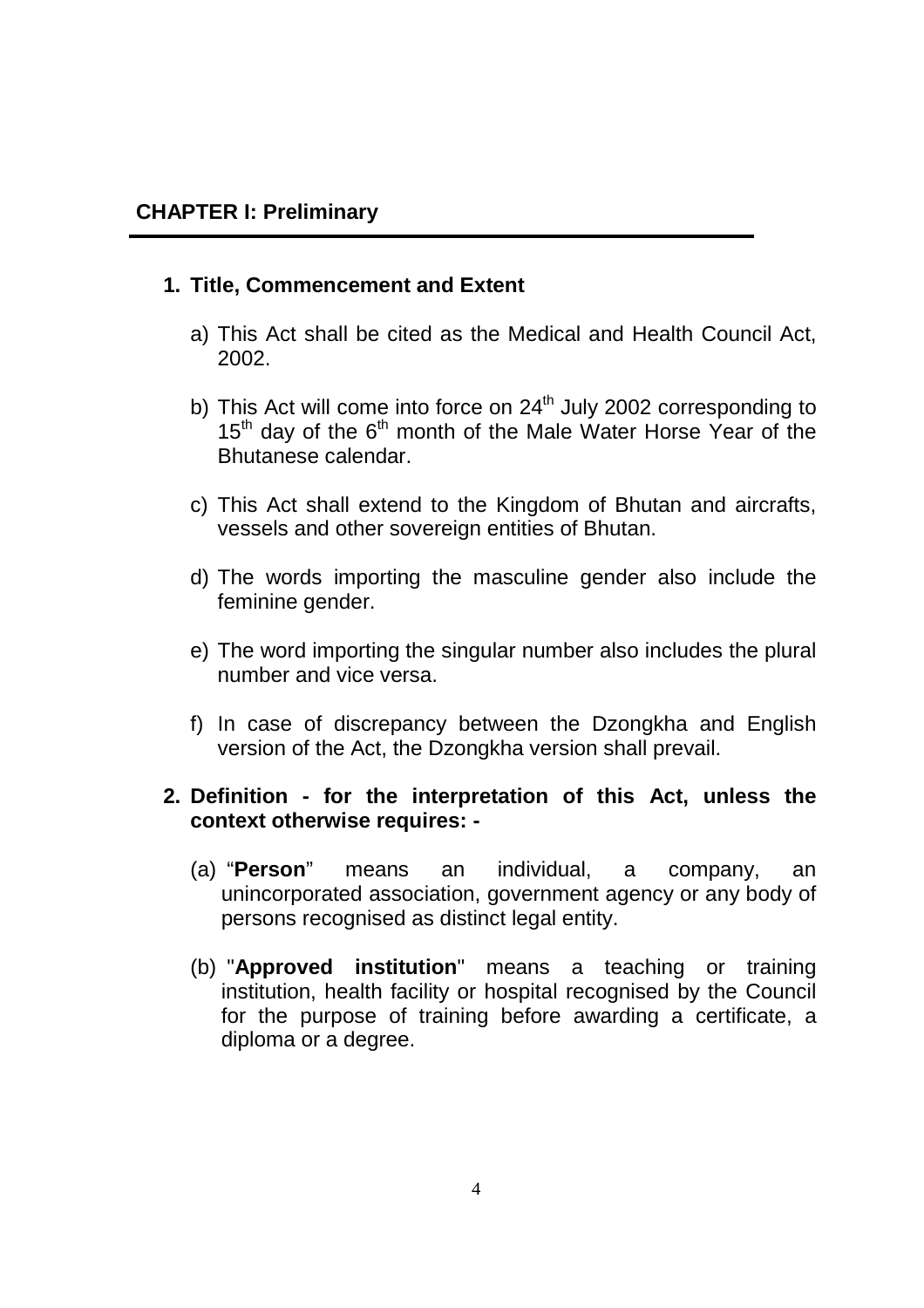- (c) "**Board**" means an examining body appointed by the RGOB for the award of all certificates, diplomas, or degrees outside the scope and jurisdiction of the Council.
- (d) "**Council**" means the Council established under this Act.
- (e) "**Medical Institute**" means all institutions which award certificates, diplomas or degrees in the fields of medical science.
- (f) **"Health Institute**" means all institutions which award certificates, diplomas and degrees in the field of health and health related subjects other than those, which come under medical institutions.
- (a) "**Medical Professional**" means practitioner of the art and science of medicine who are duly authorised to do so by the Council. This also includes dentists and practitioners of traditional medicine
- (b) "**Health Professional**" means all those professionals in the field of health and health care who do not come under (g) above, such as nursing, pharmacy, physiotherapy, medical and health technology and technicians in various supportive service units commonly known as paramedics.
- (c) "**Recognised qualification**" means all qualifications, which are duly recognised by the Council.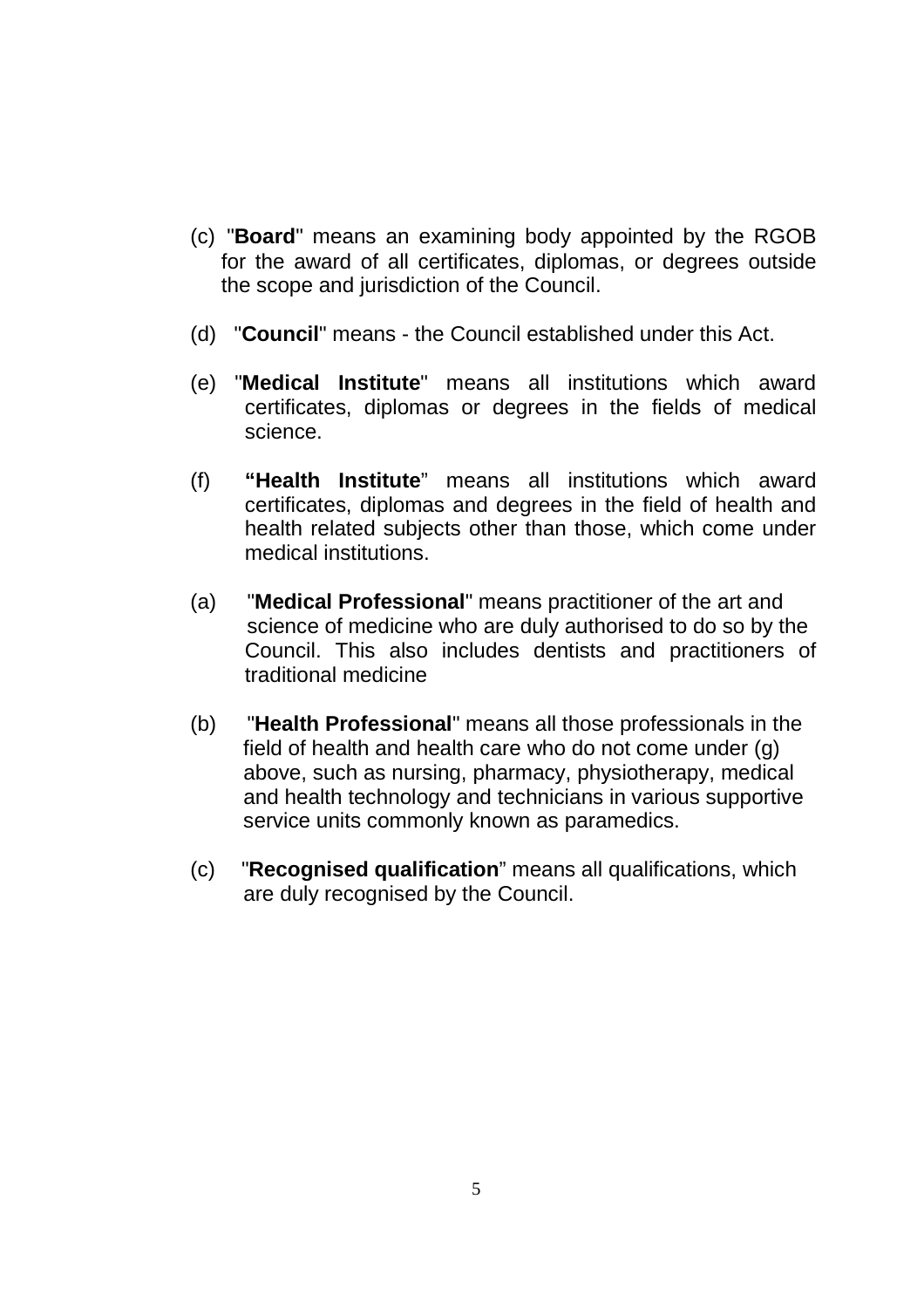- (j) "**Recognised Institution**" means all institutions in the field of medical and health science both within the Royal Kingdom of Bhutan and outside that are duly recognised by the Council and appear in its schedules.
- (k) "**Regulation**" means all rules and regulations as made by the Council from time to time.
- (l) "**Prescribed**" means prescribed under the regulations.
- (m) "**National Register**" means the register maintained by the Council.
- (n) "**Recognised University**" means any university within or outside the country that is recognised by a competent authority as appointed by the Royal Government.
- (o) "**Traditional Medicine**" means indigenous medicine recognised as a full-fledged branch of medical science.
- (p) "**Inspector/Advisor**" means such qualified person/s or "visitor" who are capable of rendering advice or recommendations to the Council with regards to specific terms of reference, such as recognition of an institution or a certificate, diploma or degree being imported by the institution on the basis of an examination at the conclusion of a course or a set of courses.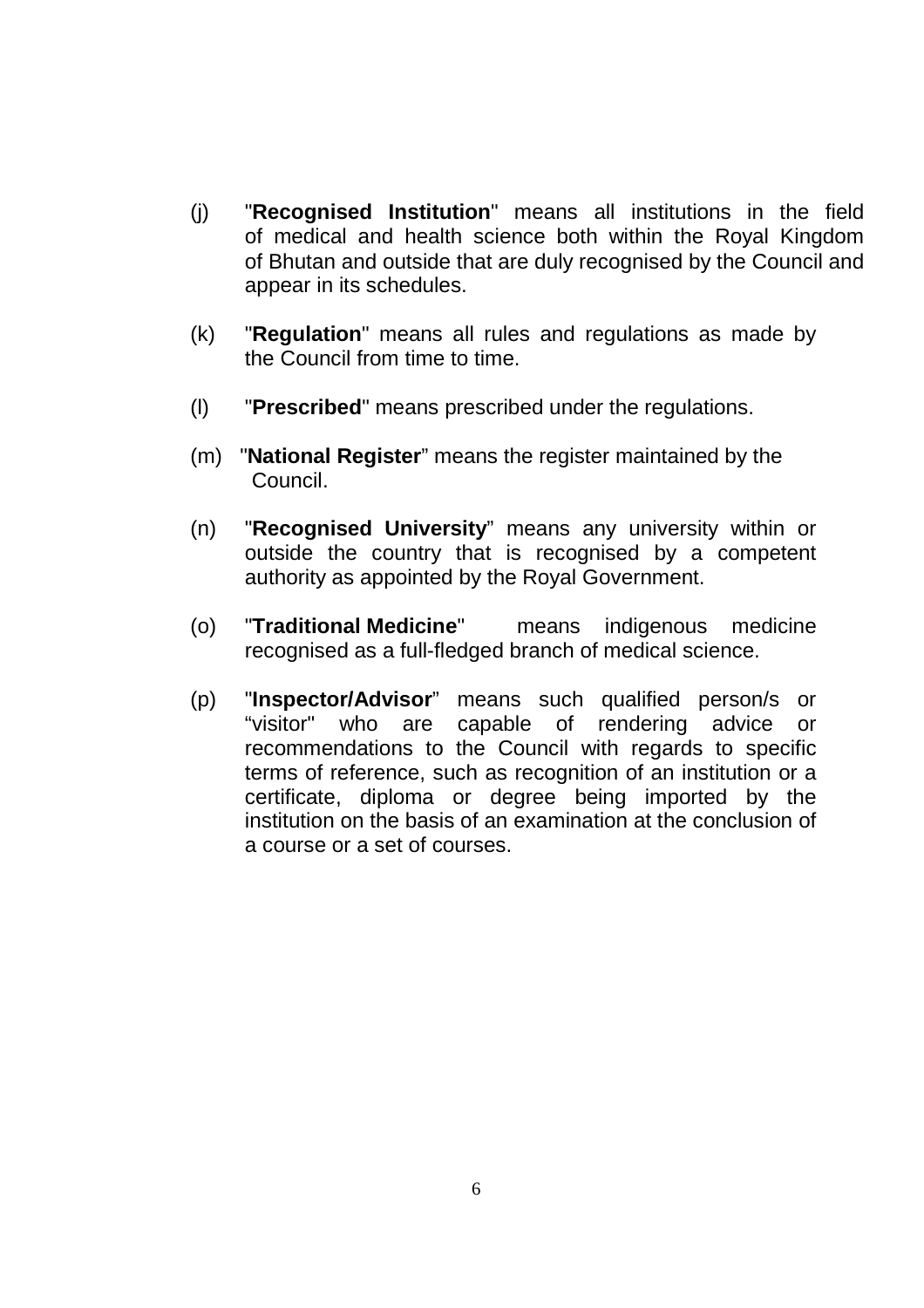# **CHAPTER II: The Council**

- 1. Constitution of the Medical and Health Council The Royal Government shall constitute a national council to be called the Medical and Health Council with requisite members as the Royal Government determines to be fit to exercise the powers conferred on and perform the functions assigned to the Council under this Act.
- 2. The Council shall have perpetual succession and a common seal with power, subject to the provisions of this Act, to acquire, hold and dispose of property and to contract, and may by the aforesaid name sue or be sued.
- 3. Members of the Council The Council constituted under this Act shall consist of the following members, namely:-

## Category A:

- 1. Medicine and allied medical specialities;
- 2. Surgery and surgical specialities;
- 3. Family planning;
- 4. Paediatrics;
- 5. Laboratory medicine Pathology, Microbiology, Biochemistry and their branches;
- 6. Dentistry;
- 1. Nursing;
- 2. Pharmacy;
- 3. Health care specialist in environmental medicine, which includes water & sanitation and occupational medicine;
- 4. Paramedical professionals;
- 5. Health administration;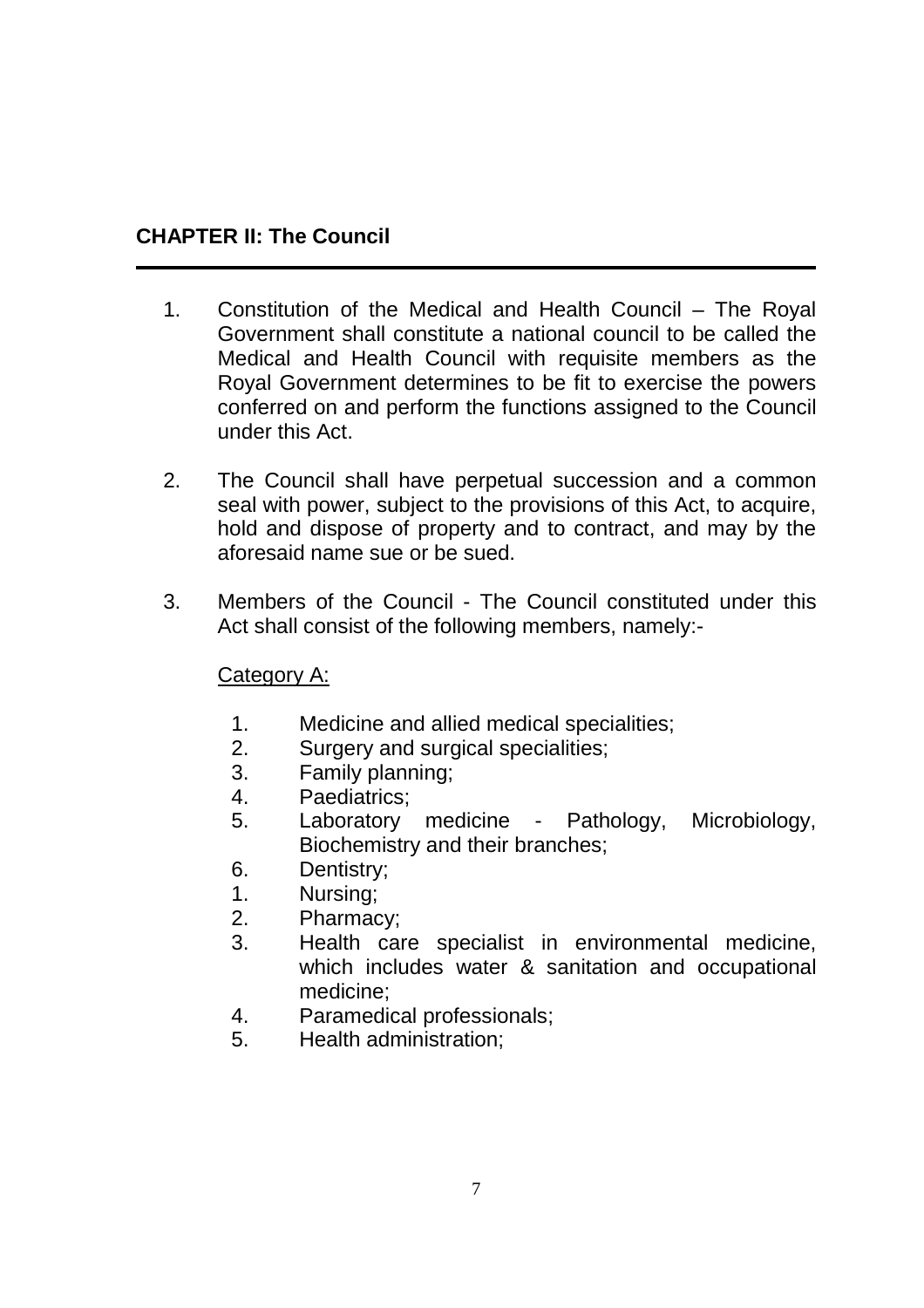- 6. Re
- 7. habilitation;
- 8. Chief Medical Officer, Royal Bhutan Army;
- 9. Director, Institute of Traditional Medicine Services;
- 10. Director, Royal Institute of Health Sciences;

#### Category B

Representation from relevant organisations outside the health sector including the private sector and civil society.

#### Category C:

Not more than three from a panel of names submitted to the president by the Executive Committee

- 4. **President** Minister/Deputy Minister/Secretary, Ministry of Health and Education, shall be the ex-officio president of the Council.
- 5. **Power of the President –** The President of the Council may exercise such powers and perform such duties as may be prescribed from time to time by the Council.
- 6. **Vice-President**  the Deputy Minister/Secretary of the Ministry of Health and Education shall be the ex-officio vice-president and member secretary of the Council.
- 7. **Members of the Council** Category A and C shall be nominated by the President of the Council. Category B - by the respective heads of the organisations.
- 8. **Terms of office** Terms of office of members other than exofficio members, under Category C shall be for three years. They may be nominated for a second term, provided that the Council is satisfied with their work.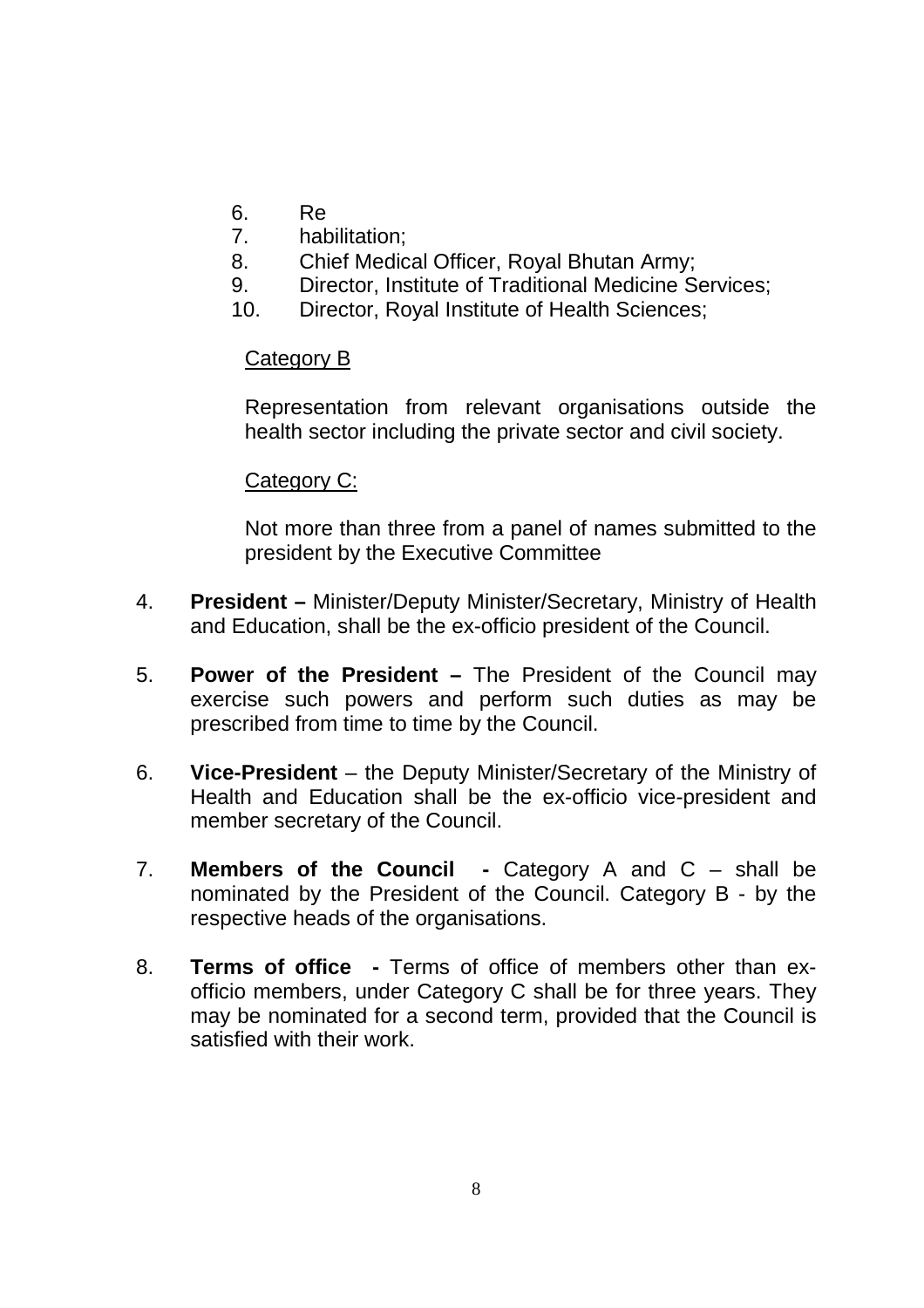- 9. **Meeting of the Council** The Council shall meet at least twice a year and shall observe such rules of procedure in regard to the transactions of business at its meetings as may be prescribed. The President may convene a meeting of the Council at such time as he deems fit, if in his opinion any business of an urgent nature is to be transacted.
- 10. **Quorum of the meeting** A meeting can be conducted if three fourth of the members are present
- 11. **Administration of the Council** The Council shall be administered by an Executive Committee appointed by the President of the Council and shall consist of not more than 5 to 7 members.
- 12. The Vice-President of the Council shall be the chairman of the Executive Committee.
- 13. The Executive Committee shall be assisted by (i) the Registrar who shall be the treasurer of the Council and shall be responsible to the President through the Vice President (ii) Deputy Registrar and (iii) requisite number of support staff as approved by the Royal Government.
- 14. The Council shall be composed of the following Sub-committees:
	- i) Medical and Dental
	- ii) Health
	- iii) Nursing
	- iv) Pharmacy
	- v) Traditional medicine
	- vi) Paramedics and
	- vii) Professional ethics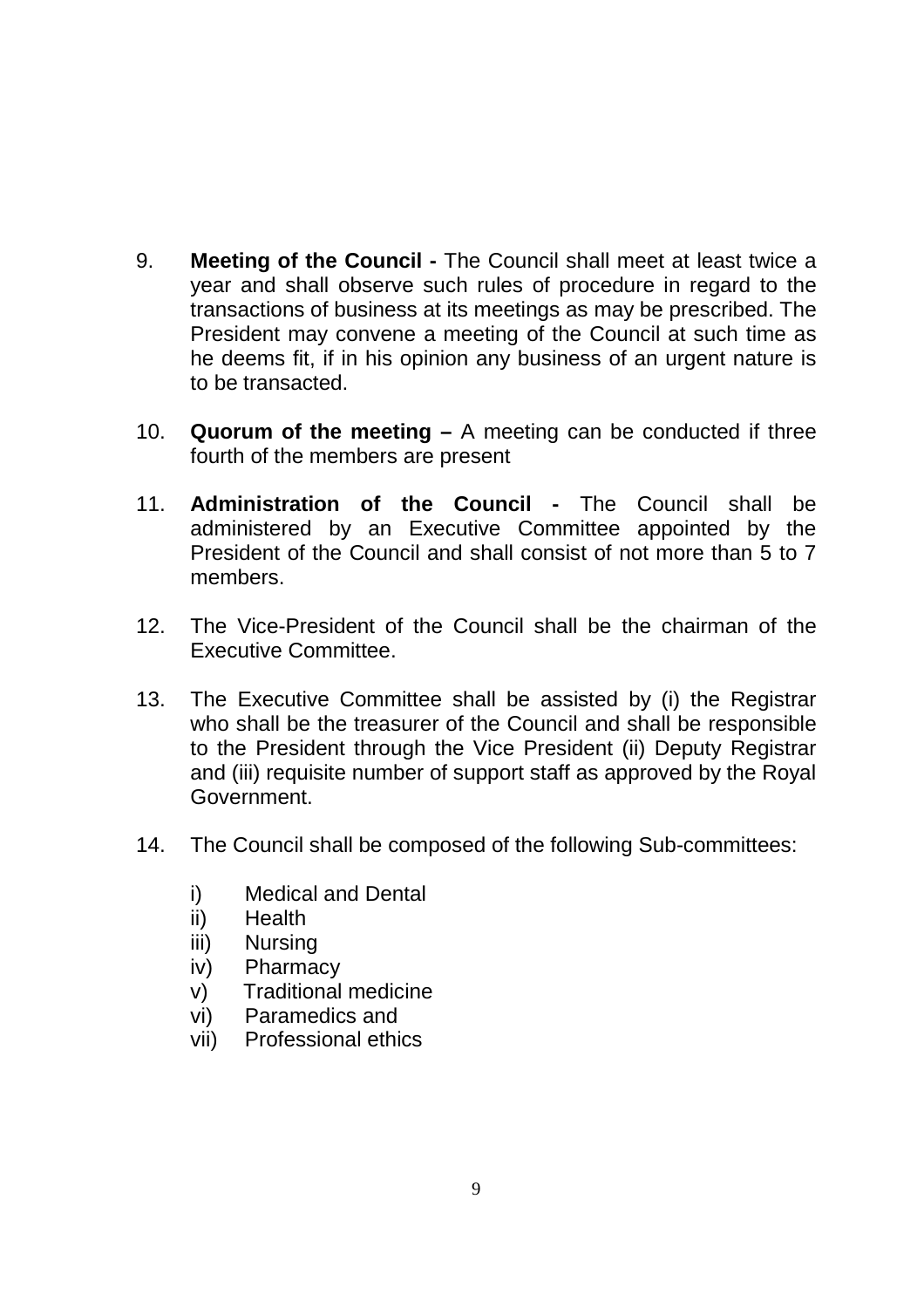- 15. The Council shall function through the subcommittees and meet as and when necessary and give their recommendations to the executive committee which at its discretion may get it ratified by the general body of the Council before being finally approved by the President.
- 16. The Council shall make separate schedules for recognised institutions within and outside the country.
- 17. The Council shall make its regulations. At the initial stage the regulations will form part and parcel of the Act. Thereafter, the modifications of the regulations would have to be approved by the Royal Government. Once approved, the Council shall be free to frame its own rules of procedure as may be necessary from time to time.
- 18. The Council may for the purpose of recognition of institutions; certificates, diplomas and degrees appoint inspectors or advisers who shall submit a confidential report to the Council. Provided, the report may be made public for public interest with the permission of the President of the Council.
- 19. The Council shall after examining the report of institutions, its courses and curricula, and the academic requisites, may recognise medical and health institutions both within and outside the country as well as the certificates, diplomas and degrees imparted by such institutions and enter them in its schedules, which shall be updated from time to time.

#### **CHAPTER III: Establishment of new institutions and introduction of new courses.**

1a) No institution related to health and medicine shall be established without prior sanction of the Council.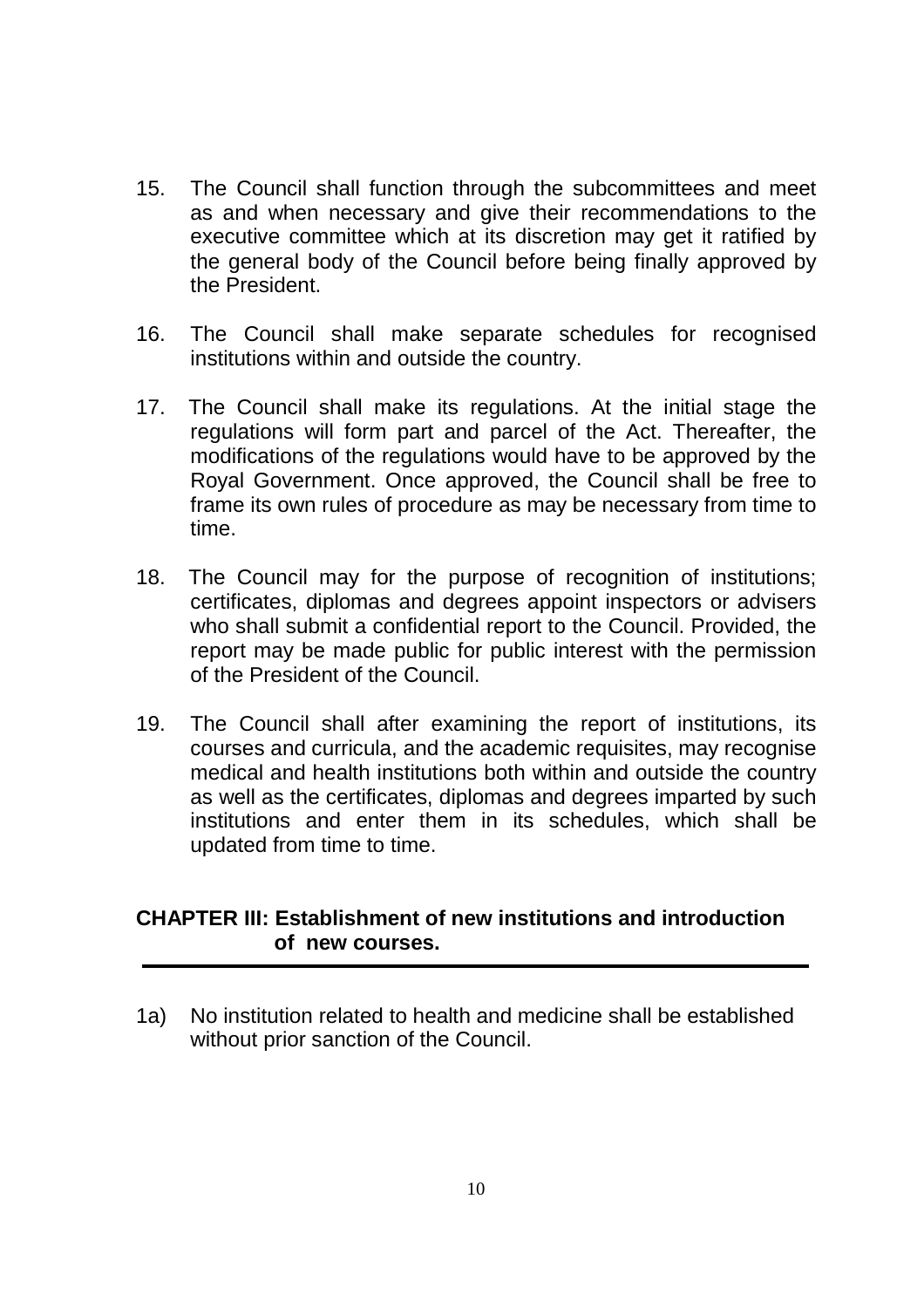- b) No institution related to health and medicine established under Chapter III (1) shall introduce a training leading to a certificate, diploma or degree course without the prior approval of the Council.
- 2. The Council shall from time to time frame minimum requirements for the establishment of specific health and medical institutions.
- 3. The Council may recognise an institution or a course leading to the award of a qualification after it is satisfied that such a course and or institution fully meets minimum standard of training facilities such as staff, equipment, physical facilities, etc.

#### **CHAPTER IV: Recognition of academic qualifications**

- 1. The Council shall upon receipt of an application recognise an institution awarding a qualification that is not included in schedule I and II.
- 2. The Council shall recognise an academic qualification awarded by a foreign institution provided that they are registered under schedule IV of the Act.
- 3. The Council shall enter into negotiation with appropriate foreign authorities and institutions for reciprocal schemes, for the recognition of qualifications.
- 4. The Council shall after obtaining approval of the Royal Government modify any or all Schedules or part thereof.
- 5. The Council shall institute screening/examination, either oral or written, or both for the purpose of registering a candidate who has obtained such qualification from institutions which are not included in the schedule IV.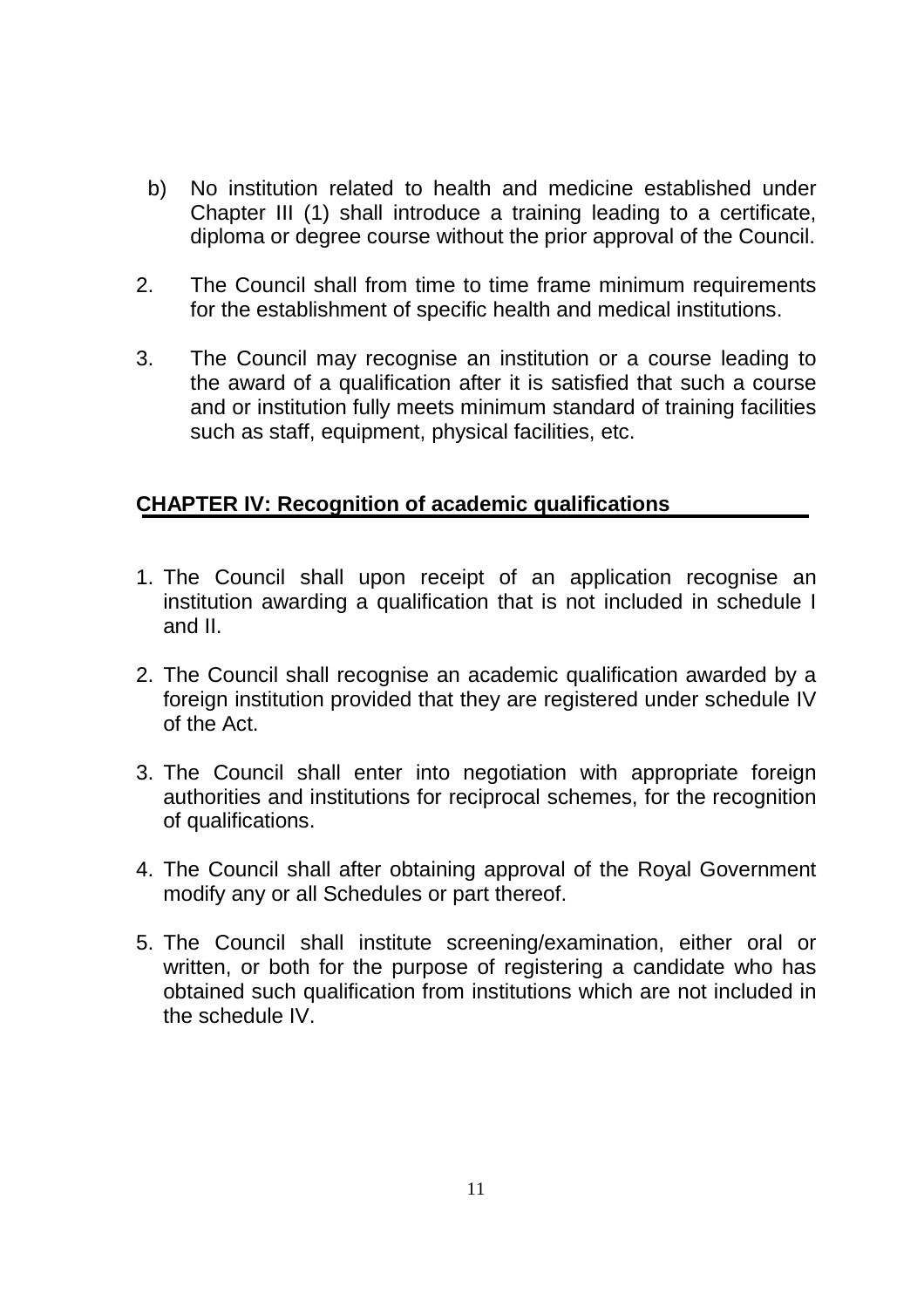- 6. No medical or health person except those, who are registered under this Act, may practice in the country.
- 7. The Council shall allow foreign visiting professionals for a specific period and there shall be a register maintained to this effect.
- 8. A person who is duly registered under this Act, depending on qualification and existing government policies, may:
	- i. Practice in any part of the country;
	- ii. Prescribe medicine;
	- iii. Issue medical certificate:
	- i. Be appointed in any government institution in their respective specialities and
	- ii. Deposit testimony in the court of law as an expert witness
- 9. The Council shall have authority to require any medical and health institution to furnish information to the Council or institution and individual duly authorised in carrying out the purposes of this Act.
- 10. The council may appoint observers/visitors to any examination in any subject pertaining to medical and health sciences in any institution.
- 11. The examiner/visitor/observer shall submit a report to the Council, which shall be treated as confidential unless otherwise directed by the president of the council.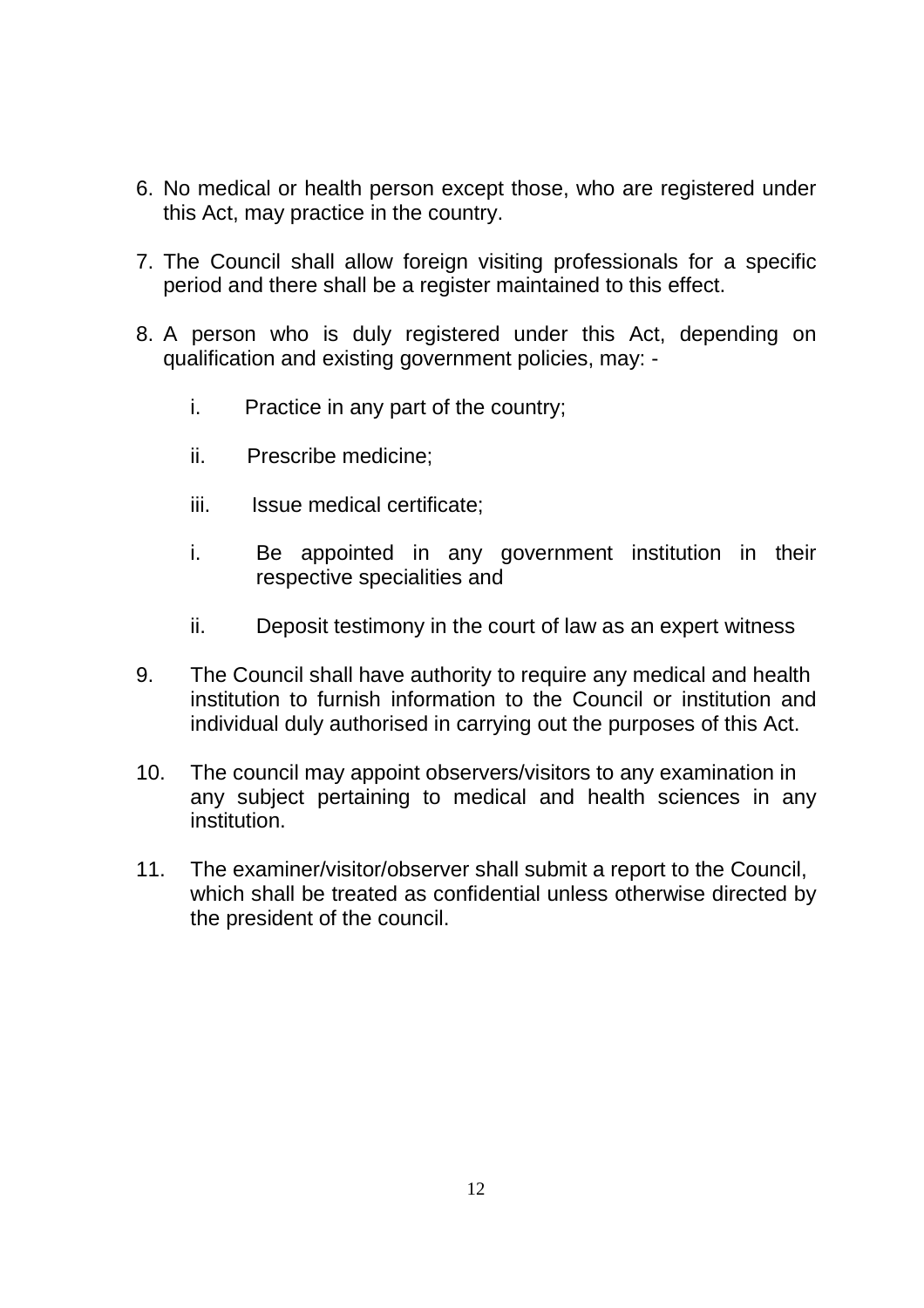#### **CHAPTER V: De-recognition of individuals, institutions and academic qualifications.**

- 1. The council shall for the purpose of recognition of an institution/individual or withdrawal of recognition thereof, on the basis of reports submitted to the Council by its sub committee bring to the notice of the applicant/institution/individual of such deficiency and offences with regards to facilities, number of teachers, teaching facilities, examination system and other requirements.
- 2. Individual/institution committing offences besides being derecognised shall be proceeded with as per laws for damage or injury due to the said offences.

## **CHAPTER VI: Power to make rules and regulations**

The Council may by notification make rules and regulations to carry out the purposes of this Act. Without prejudice to the generality of this power, such rules and regulations may amongst others provide for the following:-

- a) Management and maintenance of the property of the Council and audit of account thereof.
- b) Holding of the meetings of the Council and its subcommittees.
- c) Nomination, appointment, resignations and terminations of the members of the Council.
- d) Power and duties of the office bearers of the Council.
- e) Mechanisms and procedures of appointment of the members of the Executive Committee, Sub-Committees and other committees.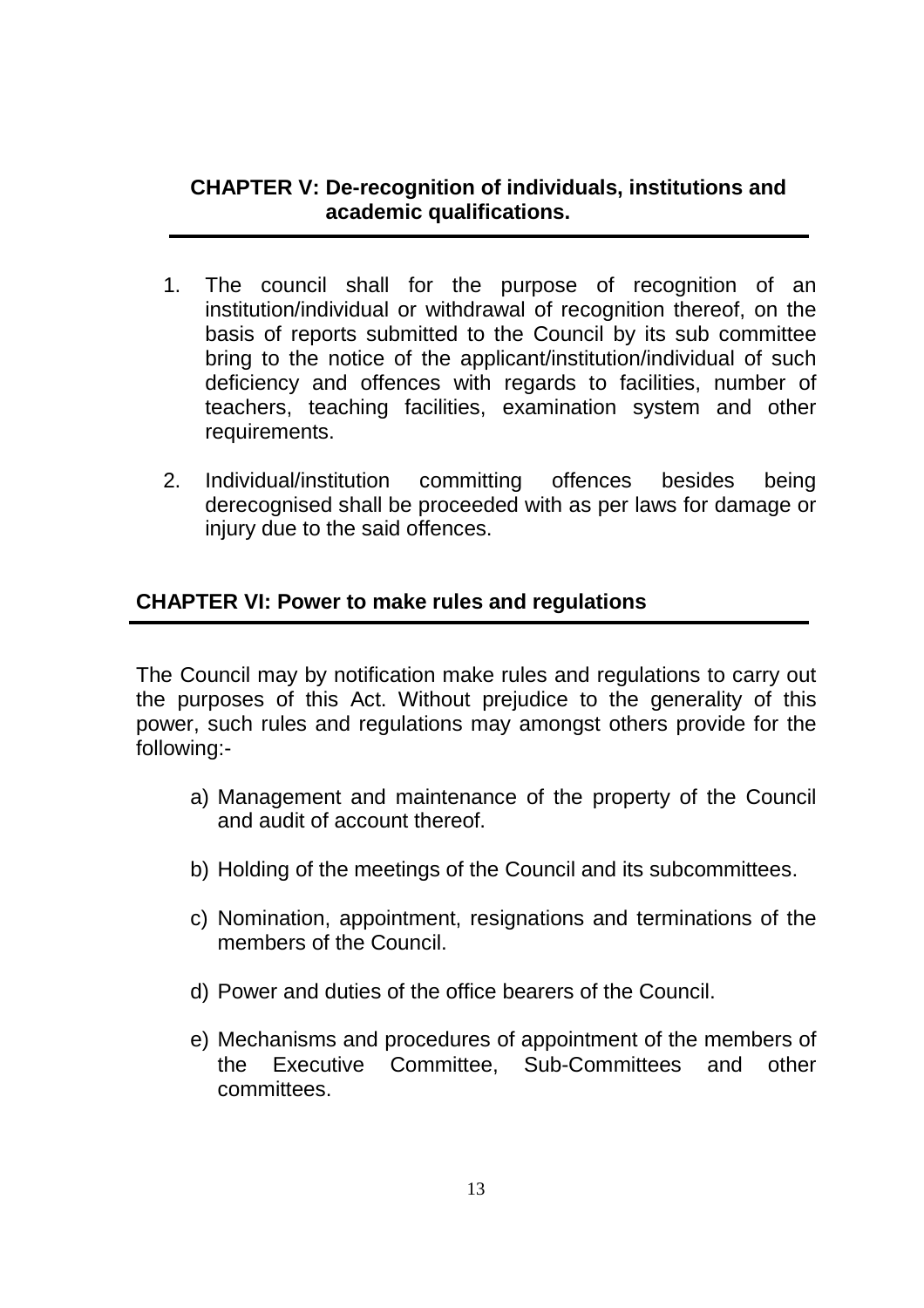- f) Tenure of office of the members and office bearers of the Council.
- g) Preparation of schemes, strategies and programmes toward achieving the objectives of the Council.
- h) Setting up of minimum criteria for recognition of institutes, teachers, and courses.
- i) Fixation of the amount of fees payable by individuals and institutions for registration.
- j) Fixation of amount of fees payable by institutions for recognition and inspections.
- a) Criteria and procedures for appointments of inspectors, visitors, observers and their terms of references.
- b) Framing of guidelines for the conduct of examinations of ……..
- c) Minimum requirement for induction of teachers of medical and health sciences.
- n) Standards of professional conduct, etiquette and code of ethics to be observed by all professionals.

#### **CHAPTER VII: National medical and health register**

- 1. The Council shall maintain a register of medical and health professionals who are duly recognised by the Council. The register shall consist of the following parts:
	- i) Practitioners of modern medicine
	- ii) Practitioners of traditional medicine
	- iii) Dentists
	- iv) Nurses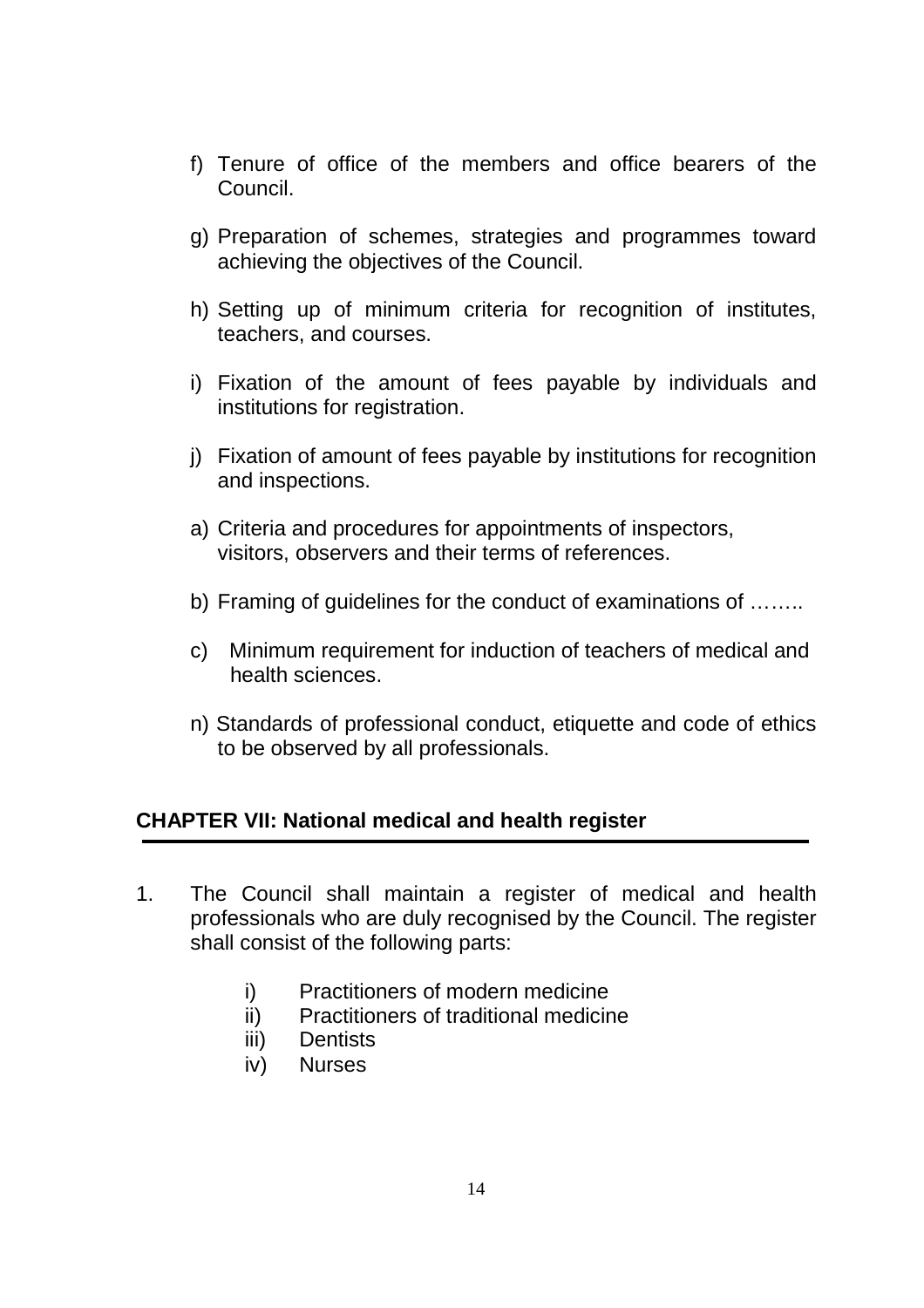- v) Pharmacists
- i) Paramedics and
- ii) Temporary and ad hoc registration
- 2. The Council may prescribe reasonable fees for registration of an individual.
- 3. The duration of the period for initial registration of an individual shall be five years where after they will be required to re-register for continued practice.
- 4. The individual may register with the Council additional qualifications acquired with the payment of registration fee.

# **CHAPTER VIII: Offences and penalties**

Who ever fails to comply with the provisions of this Act shall be proceeded with under the relevant provisions of the laws of the land.

## **CHAPTER IX: Repeal and saving**

- 1. Upon coming into force of this Act, any law or by-law pertaining to the subject matter addressed by this Act shall be dealt with under this Act.
- 2. Notwithstanding the repeal in (1), anything done or action taken before coming into force of this Act shall be deemed to have been done or taken under such laws or by-laws.